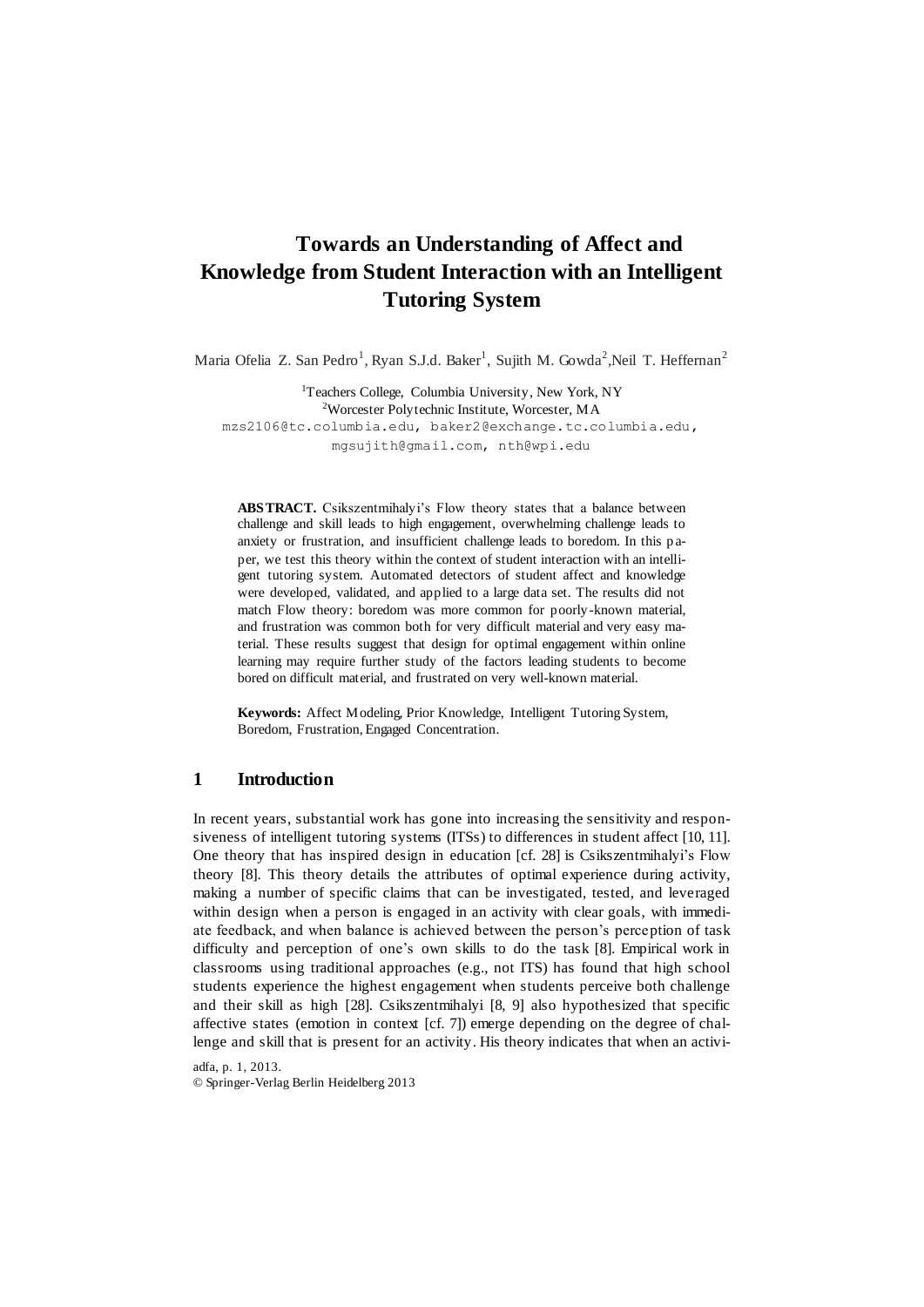ty is perceived to be too easy one becomes bored, and when the task is too difficult one gets anxious [8]. An additional hypothesis is that the same conditions that lead to anxiety also lead to frustration [13], implying that challenge is higher than skill, leading some researchers to use frustration rather than anxiety in applying Csikszentmihalyi's theory [cf. 20, 25].

Flow theory, when applied to the context of education, asserts that a learning activity should be perceived as challenging but not too difficult [27]. As such, nonadaptive learning materials are likely to fail in producing flow for most students, as materials at a specific difficulty level are likely to be boring for students with higher skill, and frustrating for students with lower skill [cf. 26]. However, a learning system that accurately infers student skill – as modern intelligent tutoring systems do – may be able to specifically select problems of appropriate difficulty, in an attempt to balance challenge with skill level [18].

However, there is still not sufficient empirical evidence that Flow theory's account of the consequences of failing to achieve a balance between difficulty and skill are as predicted. In particular, recent research has suggested that boredom is often characteristic of the least successful students rather than students who have already achieved mastery [1, 7, 19]. This same research finds that frustration does not appear to be strongly connected with the poorest students [7, 22, 23]. These studies have the limitation of investigating these issues at a fairly coarse grain-size, looking solely at overall prevalence of affective states and long-term measures of learning. By studying these issues at a finer grain-size, we can understand these relationships better.

In this paper, we operationalize boredom, frustration, and engaged concentration during online learning in the fashion proposed in [3, 7]. In this paradigm, affective states are conceptualized as atomic and distinct from one another. Of particular importance to Flow theory are boredom [8, 15], frustration [13], and engaged concentration [cf. 3], which is the affect associated with Csikszentmihalyi's construct of flow but does not involve the inherent task-related aspects of flow – clear goals, immediate feedback, and balance between challenge and skill.

We conduct this research in a data set of 8,454 students learning online for a year apiece in the ASSISTment system [21], a free web-based tutoring system for middle school mathematics. Within ASSISTments, students complete mathematics problems and are formatively assessed – providing detailed information on their knowledge to their teachers – while being assisted with scaffolding, help, and feedback. Items in ASSISTments are designed to correspond to the skills and concepts taught in relevant state standardized examinations. Teachers have the ability to assign students questions on a particular skill and typically select the problems or problem sets their students receive (though mastery learning can also be activated by the teacher for some pro blem sets). As shown in Figure 1, the ASSISTment system provides feedback on incorrect answers. When a student answers a problem incorrectly, they are provided with scaffolding questions breaking the problem into its component steps. Hints are provided at each step and the student can ask for a bottom-out hint that eventually tells the answer.

Within this paper, we use automated detectors of student affect within the AS-SISTment system (published in previous work [16]) to operationalize student affect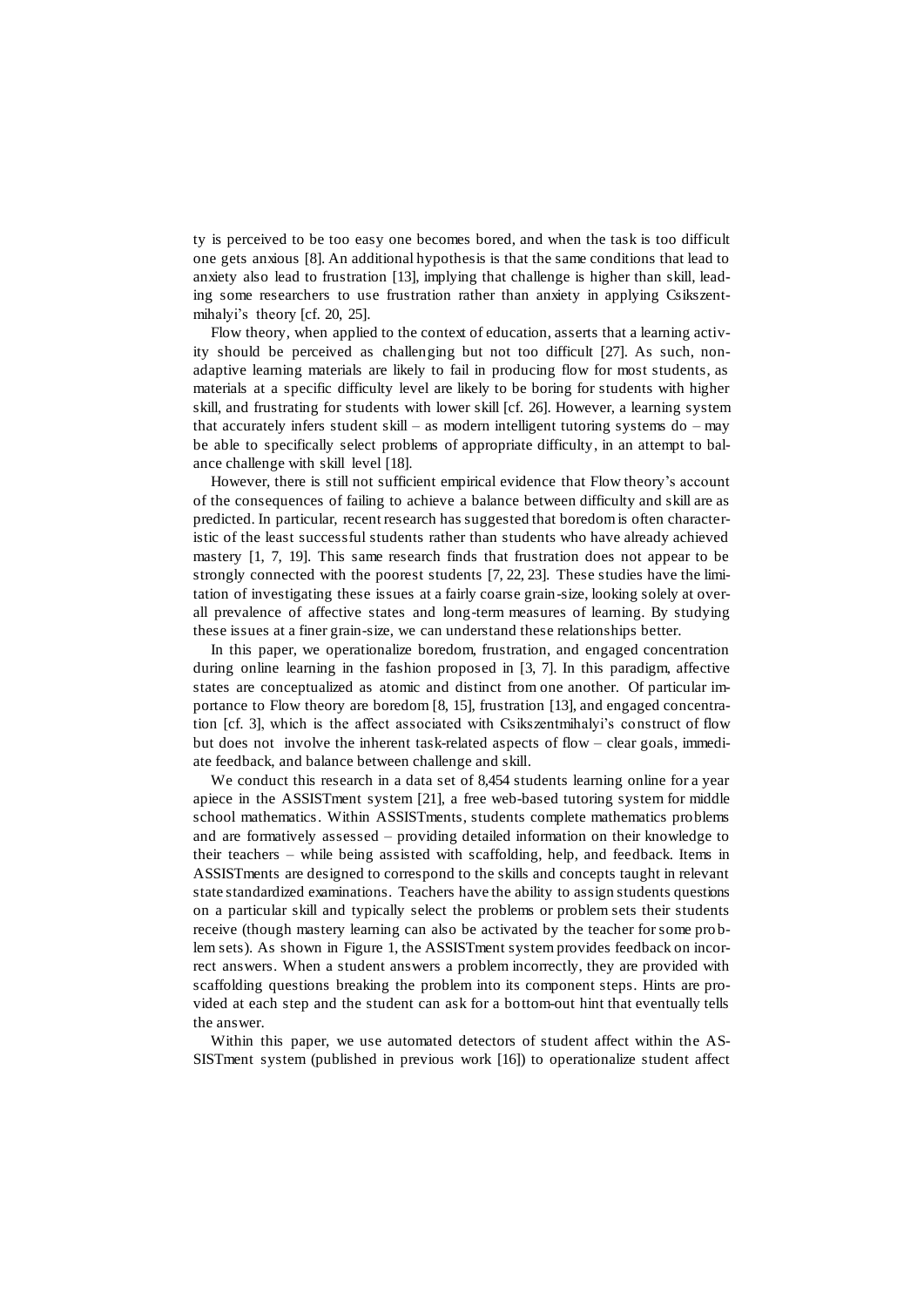within the ASSISTment system. These detectors, developed and validated using data from 229 students, are then applied to the full data set of 8,454 students. We combine these detectors with data from models of student knowledge in order to an alyze the conditions under which each affective state occurs, and whether the relatio nship between affect and the difficulty of a problem for a specific student accords with Flow theory. We conclude with a discussion of potential implications for the design of interactive educational systems.



Fig. 1. Example of an ASSISTment. a) If a student gets it incorrect, hints and scaffolding problems are there to aid the student in eventually getting the correct answer. b) Example of Scaffolding and Hints in an ASSISTment.

# **2 Measures Used**

### **2.1 Affect Detectors**

Within this paper, we leverage existing detectors of student affect within the AS-SISTment system[16], to help us understand student affect across contexts. Detectors of three affective states are utilized: engaged concentration, boredom, and frustration. The detectors of engaged concentration and boredom used in this paper are identical to the detectors used in [16]. After publishing [16], we discovered a minor computation error in one of the features used in the frustration detector. Hence, a re-computed model is used here (the goodness of the detector is almost exactly identical between the [16] and this paper). Though anxiety plays a prominent role in Csikszentmihalyi's Theory of Flow, no detector of anxiety in ASSISTments was available, in part because anxiety has been observed so rarely in classroom use of intelligent tutoring systems as to not merit its own coding category [12, 14, 23].

These detectors were developed using a two-stage process: first, student affect was labeled for a sample of 3,075 field observations [cf. 3] of 229 students conducted by two coders using an Android app, and then those labels were used to create automated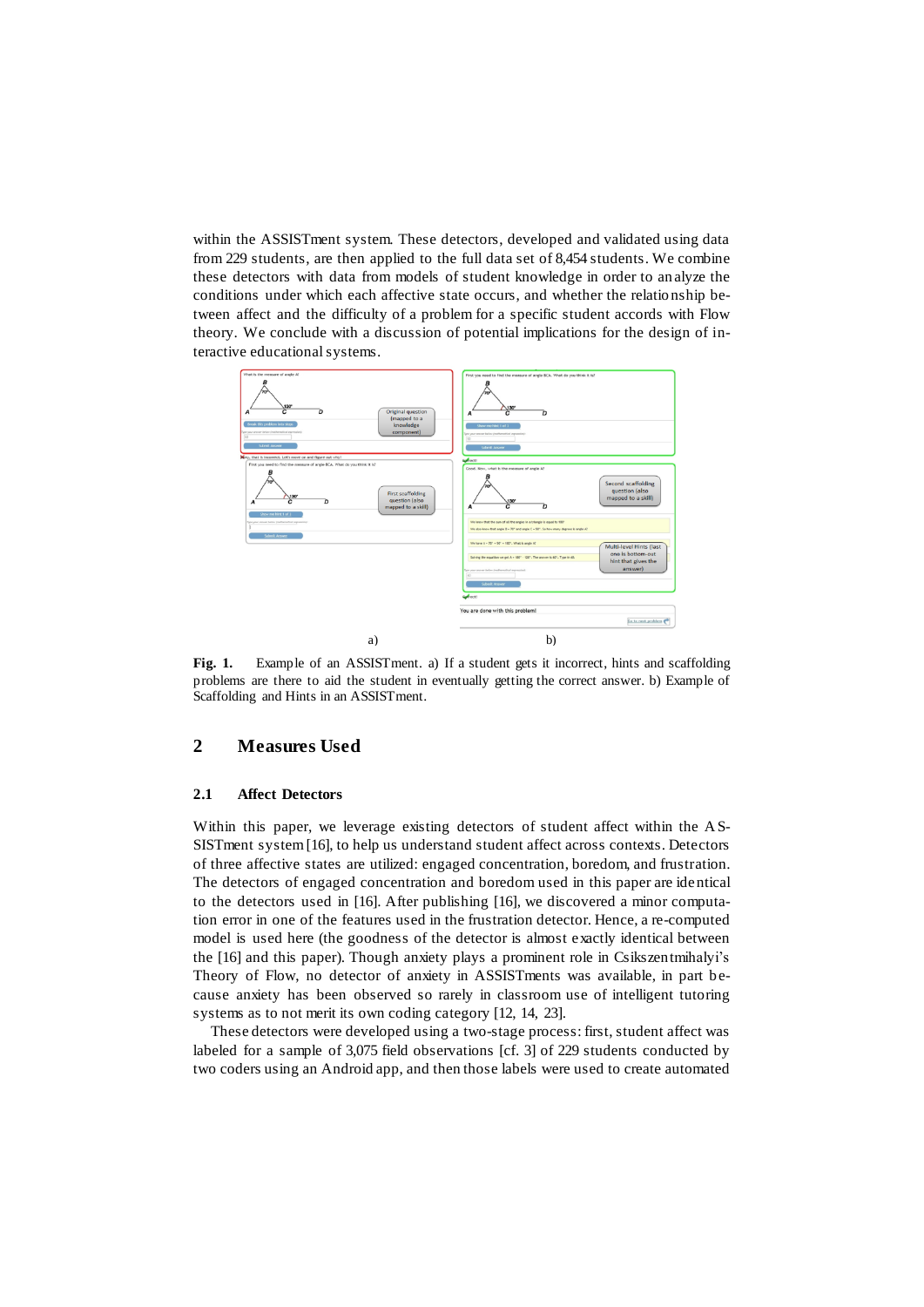detectors that can be applied to log files at scale. An inter-rater reliability session was conducted, where the two coders coded the same student at the same time (they observed multiple students, but observed each student together). They conducted 51 simultaneous observations, achieving a Cohen's Kappa of 0.72, indicating agreement 72% better than chance. The detectors were created by synchronizing log files generated by the ASSISTments system with field observations conducted at the same time. To enhance scalability, only log data was used as the basis of the detectors, instead of using physical sensors (and indeed, the research presented in this paper could not have been conducted if physical sensors were used). The detectors were constructed using only log data from student actions within the software occurring at the same time as or before the observations. By using information only from before and during the observation, our detectors can be used for automated interventions, as well as the discovery with models analyses presented in this paper.

All of the affect detectors performed better than chance. Detector goodness within ASSISTments was at the high end of previous reports of published models inferring student affect in an ITS solely from log files [cf. 4, 5, 11, 24]. The best detector of engaged concentration involved the K\* algorithm, achieving an A' of 0.678 and a Kappa of 0.358. The best boredom detector was found using the JRip alg orithm, achieving an A' of 0.632 and a Kappa of 0.229. The best frustration detector achieved an A' of 0.681 and a Kappa of 0.301, using the J48 algorithm. These levels of detector goodness indicate models that are clearly informative, though there is still considerable room for improvement.

Within the original observations, boredom was observed 17.7% of the time, frustration was observed 4.4% of the time, and engaged concentration 53.0% of the time, with other affective states representing the remainder of student time. The detectors emerging from the data mining process had some systematic error in prediction, where the average confidence of the resultant models was systematically higher or lower than the proportion of the affective states in the original data set. This type of bias does not affect correlation to other variables since relative order of predictions is unaffected, but it can reduce model interpretability. To increase model interpretability, model confidences were rescaled to have the same mean as the original distribution, using linear interpolation. Rescaling the confidences this way does not impact model A' or Kappa, as it does not change the relative ordering of model assessments.

#### **2.2 Prior Knowledge Assessment**

Estimates of student knowledge were used as a proxy for Flow theory's "balance between challenge and skill." These estimates were computed using Bayesian Knowledge Tracing (BKT) [6], a model used in several ITSs to estimate a student's latent knowledge based on his/her observable performance. This model can predict how difficult the current problem will be for the current student, based on the skills required for that problem. As such, this model can implicitly capture the tradeoff between difficulty and skill for the current context. This model can inform us whether student skill is higher than current difficulty (resulting in a high probability of correctness), when current difficulty is higher than student skill (resulting in a low pro b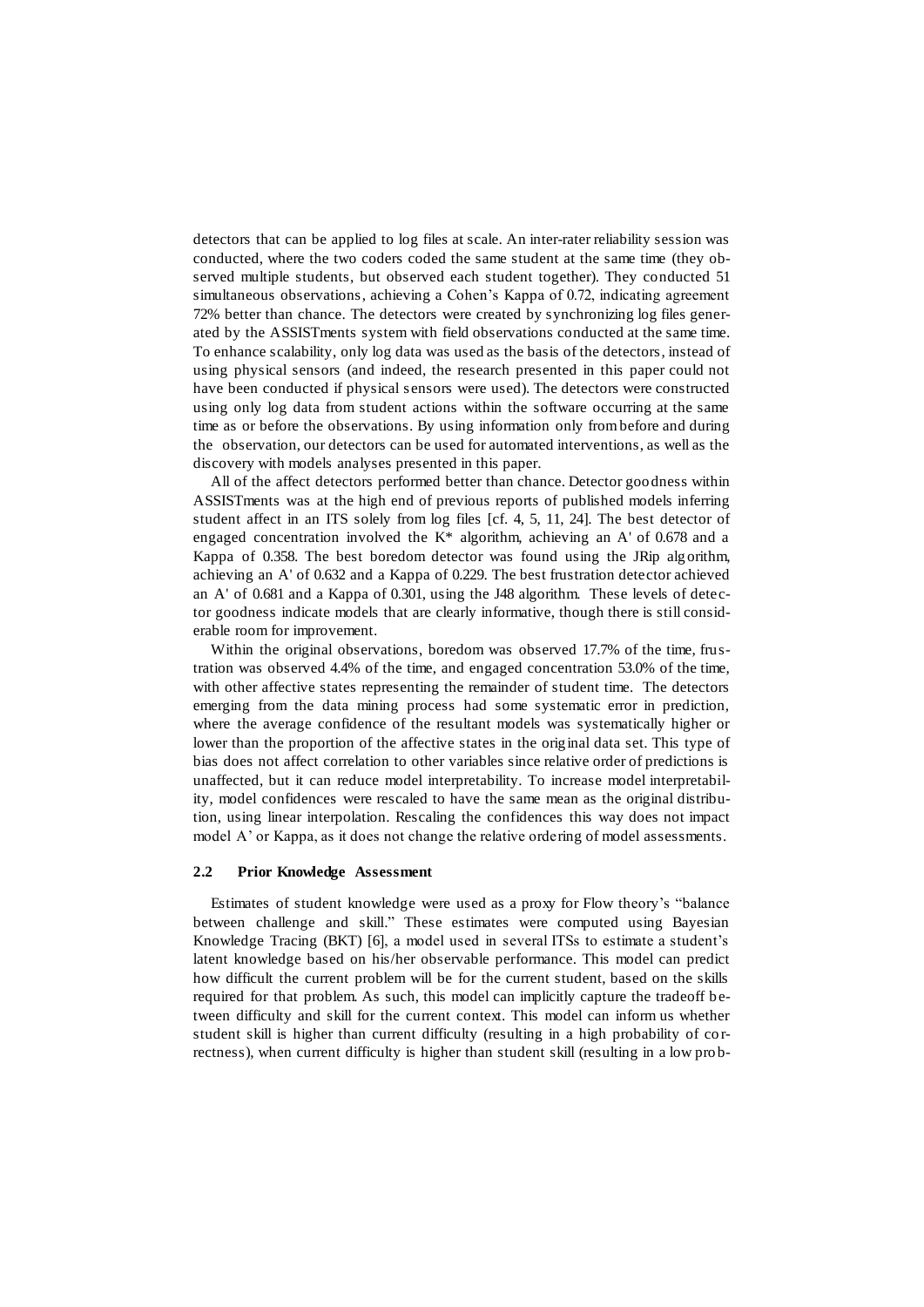ability of correctness), and when difficulty and skill are in balance (medium probabilities of correctness). To assess student skill, BKT infers student knowledge by continually updating the estimated probability a student knows a skill every time the student gives a first response to a new problem. It uses four parameters, each estimated separately per skill:  $L_0$ , the initial probability the student knows the skill; T, the probability of learning the skill at each opportunity to use that a skill; G, the probability that the student will give a correct answer despite not knowing the skill; and S, the probability that the student will give an incorrect answer despite knowing the skill. In this model, the four parameters for each skill are held constant across contexts and students (variants of BKT relax these assumptions). BKT uses Bayesian algorithms after each student's first response to a problem in order to re-calculate the probability that the student knew the skill before the response. Then the algorithm accounts for the possibility that the student learned the skill during the problem in order to compute the probability the student will know the skill after the problem [6]. With the data from the logs, BKT parameters were fit by employing brute-force grid search [cf. 2].

After obtaining the assessments of student affect and prior knowledge at each problem, we assessed the relationship between the two. The following section shows both qualitative and quantitative estimates of these relationships for each affective state. Since our models provide confidences in their predictions as well as overall predictions, we conduct analyses using the confidences of the affect predictions rather than the proportion of binary predictions.

# **3 Studying the Relationship between Affect and Knowledge**

#### **3.1 Data Set**

The detectors of student affect and student knowledge were applied to a data set consisting of five years of student usage of the ASSISTment system by four schools in New England, from 2004-2005 to 2008-2009. These four schools represent a diverse sample of students in terms of ethnicity and socio-economic status. Two districts were urban with many students requiring free or reduced-price lunches due to poverty, relatively low scores on state standardized examinations, and many students learning English as a second language. The other two districts were suburban, serving relatively wealthier populations. The affect models were applied to this much larger dataset. This data set included 8,454 students and a total of 1,568,974 student actions within the learning software.

#### **3.2 Boredom and Student Knowledge**

Boredom is less common when student skill is higher, as shown in Figure 2. This finding contrasts with predictions by Csikszentmihalyi [8] and Shernoff et al. [28], which would suggest that boredom should mostly occur when material is too easy relative to student skill. The linear trend is fairly modest (a difference of 5% in average boredom between material where the student has a high probability of knowing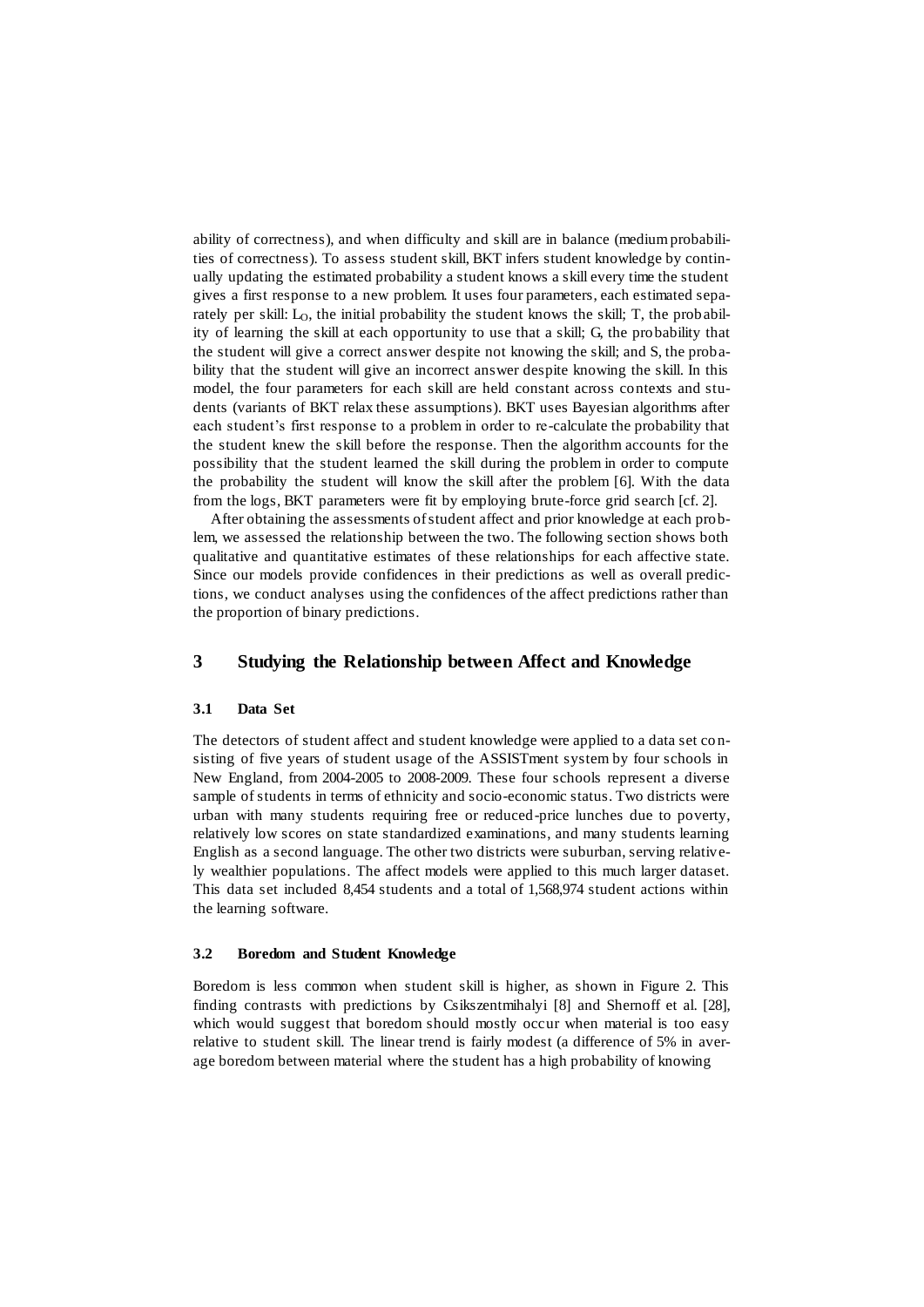

**Fig. 2.** The relationship between boredom and the probability that the student knows the skill. Note that the X axis denotes difficulty for the current problem for the current student, prior to the student completing the problems; i.e., the contextually hardest problems are on the left, and the contextually easiest problems are on the right.

the skill and material where the student has a very low probability of knowing the skill). However, due to the large sample size, the negative linear trend is statistically significant (r = -0.157, F(1, 1560519) = 14223.174,  $p < 0.0001$ ). Note that a student term was included in the model (and all the statistical tests in this paper) to avoid violation of statistical independence.

### **3.3 Frustration and Student Knowledge**

The relationship between frustration and student skill, shown in Figure 3, appears non-linear. Frustration appears to be significantly more common for students with very low skill and for students with very high skill, than for other students. When we fit a linear curve, there is a significant but small correlation between frustration and prior knowledge (r = 0.093, F(1, 1560519) = 11647, p < 0.0001). A parabolic curve (i.e., Frustration = (Knowledge – Mean(Knowledge))<sup>2</sup>) achieves better fit (r = 0.222,  $F(1, 1560519) = 63989$ ,  $p < 0.0001$ ). The difference in BiC' values between these two models is 65,667, indicating that the parabolic curve fits the data substantially better



**Fig. 3.** The relationship between frustration and the probability that the student knows the skill.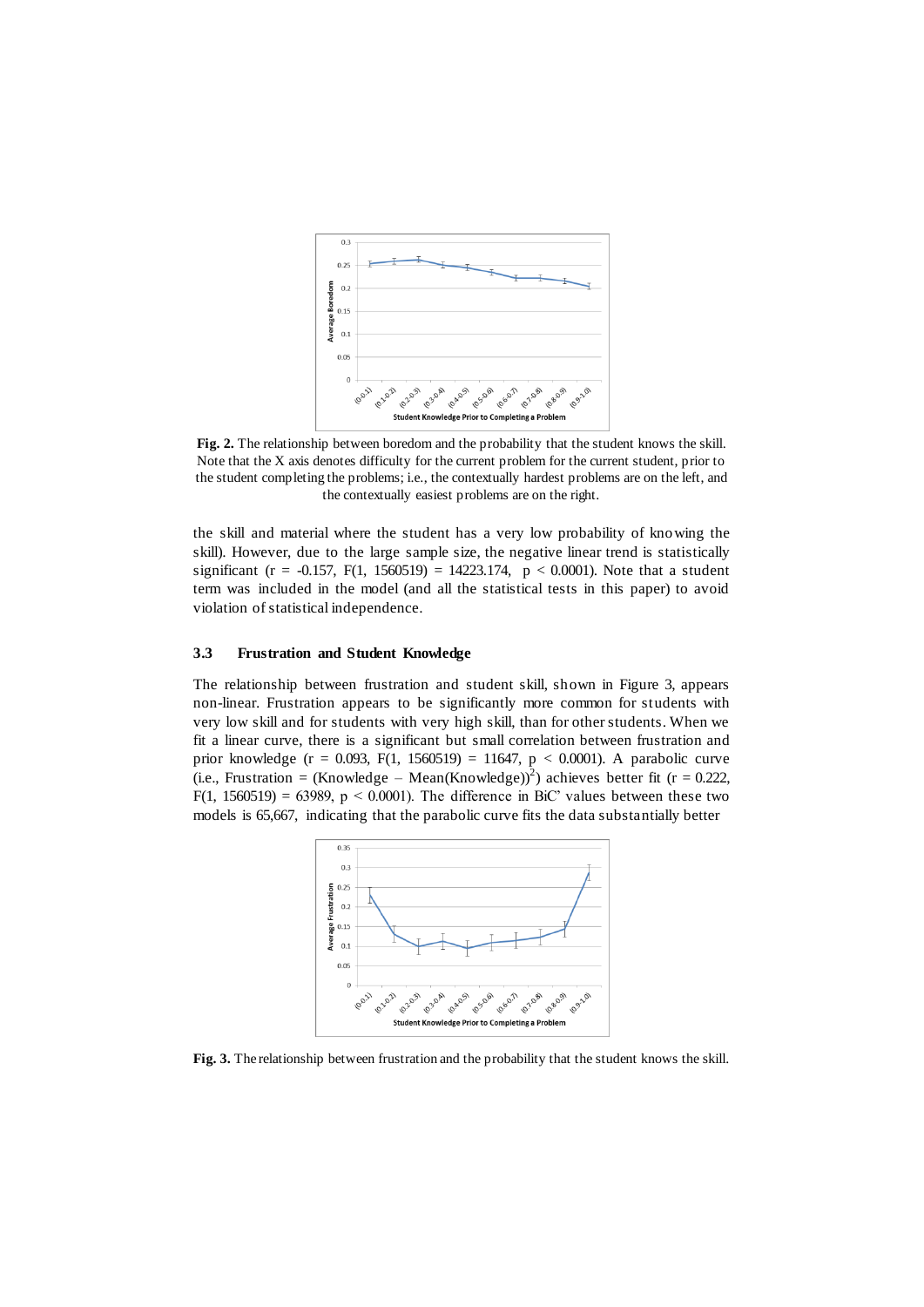than the linear function (differences in BiC' of ten or greater indicate substantial differences between models). The relationship between low skill and frustration accords with Flow theory, but the relationship between high skill and frustration is surprising, indicating that students may become frustrated when repeatedly given easy items.

### **3.4 Engaged Concentration and Student Knowledge**

The incidence of engaged concentration is higher for more skilled students, as shown in Figure 4. The linear trend is fairly modest (a difference of 6% in average engaged concentration between material where the student has a high probability of knowing the skill and material where the student has a very low probability of knowing the skill). However, due to the large sample size, the linear trend is statistically significant  $(r = 0.184, F(1, 1560519) = 13660.477, p < 0.0001$ ). In accordance with past studies [3, 24], engaged concentration is the most common affect when using ASSISTments regardless of student skill level.



**Fig. 4.** The relationship between engaged concentration and the probability that the student knows the skill.

# **4 Discussion and Conclusion**

Flow theory has emphasized the importance of achieving a balance between perceived challenge of a task and perceived skill for that task, to produce optimal student engagement (i.e., flow). In these models, an imbalance between challenge and skill would result in either boredom or frustration (or anxiety, which is not studied here).

In this paper, we study the relationship between these student affect and student knowledge within the context of an ITS, towards providing a concrete test of one aspect of Flow theory. We do so by applying automated detectors of student affect and knowledge to data from the ASSISTment system, a widely used intelligent tutoring system for middle school mathematics. By integrating these two types of detectors, we can analyze the frequency of each affective state for students with different levels of knowledge.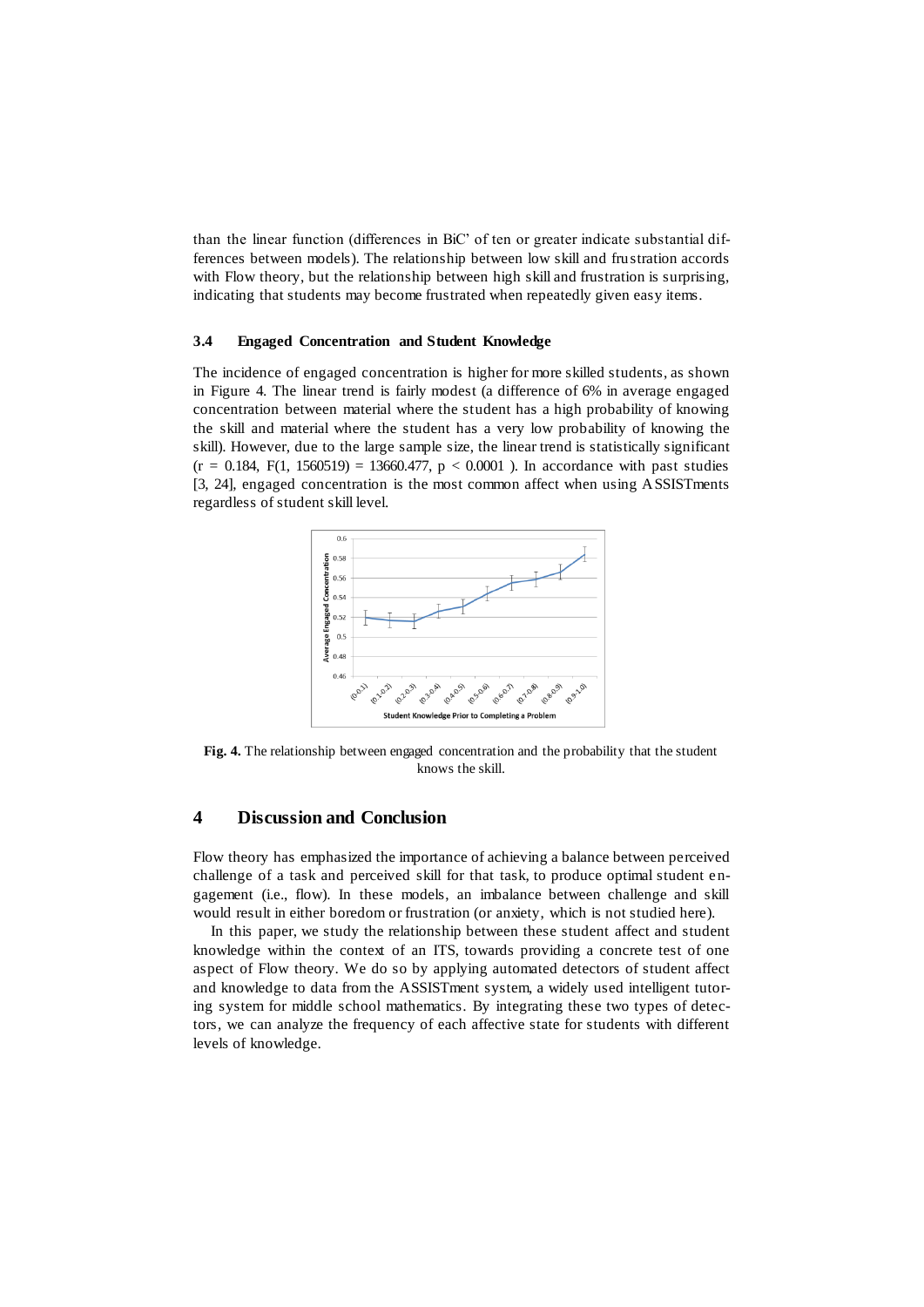A limitation in this paper is that the model used for difficulty measures looked at estimations of actual knowledge and difficulty rather than a student's self-perceptions (as in from Flow theory). A challenge in obtaining measures of self-perception is that they may change the student's emotions and learning if obtained in real-time, and may be prone to memory limitations if obtained retrospectively. They also present some risk of demand effects. However, replicating this research with self-report measures would be a valuable step for future work.

Overall, we find that engaged concentration is the most likely affect, regardless of difficulty. This result shows that completing problems in ASSISTments is generally engaging, even when the problems are too easy or too difficult. Beyond this, problems are seen to become more engaging as student mastery increases, which contrasts somewhat with predictions made in Flow theory, which would predict that engagement would be reduced for the most challenging problems. (However, this result replicates a result seen in [17]). Flow theory predicts that these highly challenging problems will result in student frustration. Indeed, higher frustration is seen for the most challenging problems. However, higher boredom is also seen for these highly cha llenging problems, contrary to Flow theory. Boredom is generally lower for easy pro blems than hard problems, also contrary to Flow theory. In addition, higher frustration is seen for easy problems than for problems of middling difficulty, a finding that cannot be easily explained with Flow theory.

Given that these results are different from earlier predictions, it is worth thinking about their interpretation. There have been reports of boredom being associated with poorer learning [7, 19] and with disengaged behaviors that in turn lead to poorer learning [3]. Recent studies using other methods have also found that students become bored and disengaged when they find items difficult [1, 19]. These results accord with our findings that boredom is characteristic of less successful students rather than hig hly successful students. Perhaps these students are bored because they have given up on succeeding with the material, but must continue to work with the software. It may be that this type of boredom is more common in intelligent tutoring systems than boredom resulting from overly low challenge – especially since many tutors such as ASSISTments are designed to advance students when they reach mastery.

One possibility is that the relatively low boredom seen for easy items and the u nexpected frustration seen on these items is due to the student's lack of control over problem difficulty. Perhaps a student who wishes to receive more challenging problems, but cannot obtain these problems within the software, becomes frustrated and upset with the software. In general, further research may be necessary in order to understand why students become frustrated with easy material. One possible approach would be to pop-up an automated question in this situation (detected frustration on easy material), asking students if they are frustrated and why. An interesting aspect of the current finding on frustration and student knowledge is that this result provides an account for a surprising result from previous studies. Past research has failed to find significant relationships between frustration and learning outcomes [cf.7, 22], contrary to theoretical predictions [13]. If unsuccessful students are not more likely to become frustrated, one would not expect to see such a relationship. In general, frustration appears to be a more complex construct than originally thought [cf. 13].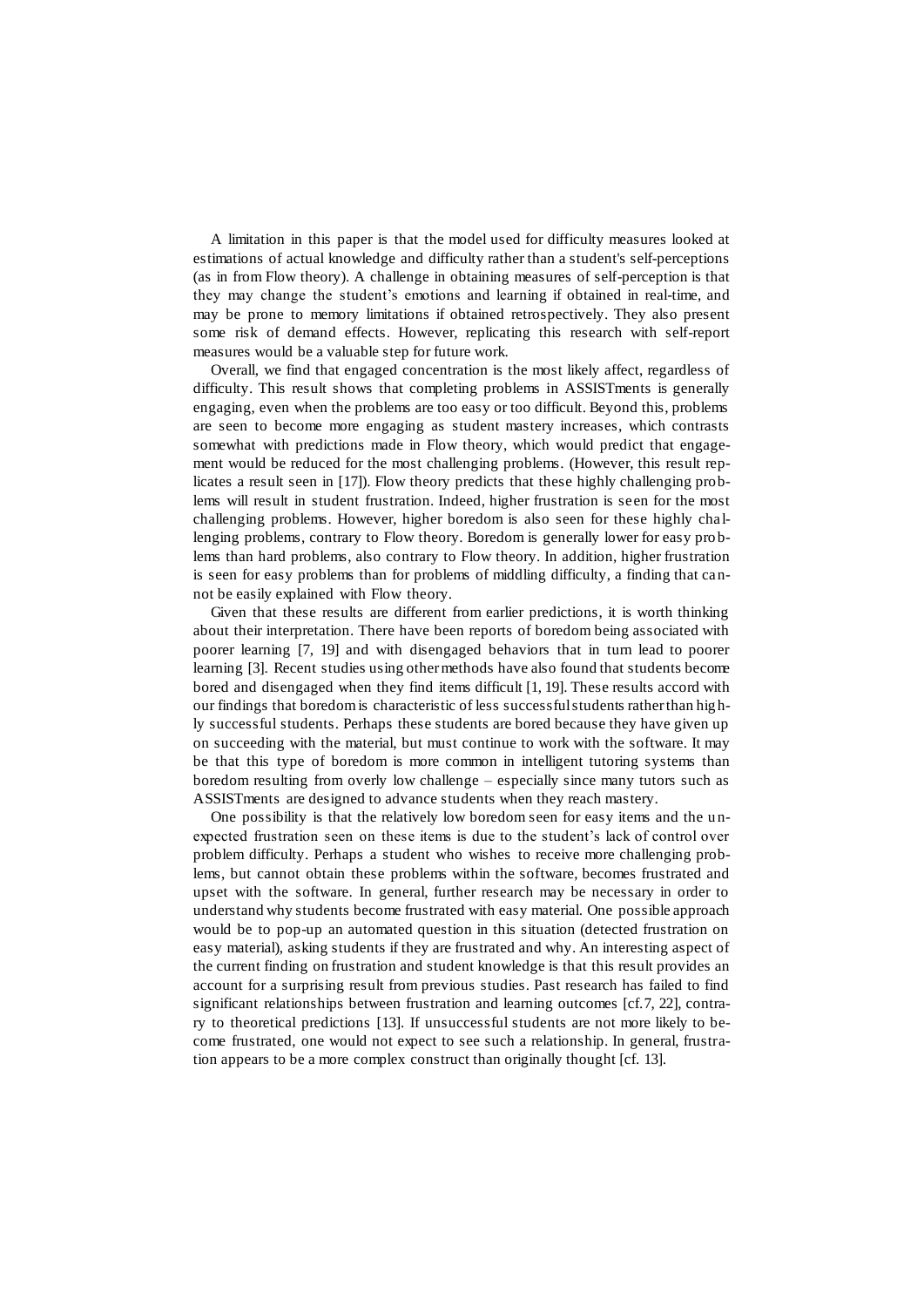Overall, our findings suggest that there may be substantial holes in our understanding of the situations where different affective states emerge, during human-computer interaction. Current theory does not explain these results, and makes predictions that are in some cases contrary to the findings presented here. It is important to note that these findings only involve one intelligent tutor, and rely upon imperfect detectors of both affect and knowledge (though each of these detectors is approximately as good as the current state-of-the-art for sensor-free detection of these constructs). Replicating these results (or failing to) in other learning software will be an important step towards understanding the generality of these findings, and towards creating general principles for how intelligent tutoring systems should respond to users when they demonstrate these affective states. It is likely that we will find that each of the affective states can emerge in multiple situations, driven by differences in tutor design, and perhaps by individual differences as well. Hence, further investigation of the contexts of affect will be needed to fully understand these relationships.

**Acknowledgements.** This research was supported by grants NSF #DRL-1031398, NSF #SBE-0836012, and grant #OPP1048577 from the Bill & Melinda Gates Foundation. We also thank Zak Rogoff, Adam Nakama, Aatish Salvi, Adam Goldstein, and Sue Donas for their assistance in conducting the study.

### **References**

- 1. Acee, T. W., Kim, H., Kim, H. J., Kim, J., Hsiang-Ning, R. C., and Kim, M. Academic boredom in under- and overchallenging situations. Contemporary Educational Psychology, 35 (2010), 17–27.
- 2. Baker R.S.J.d., Corbett A.T., Gowda S.M., Wagner A.Z., MacLaren B.M., Kauffman L.R., Mitchell A.P. and Giguere S. Contextual slip and prediction of student performance after use of an intelligent tutor. In Proc. UMAP 2010, 52-63.
- 3. Baker, R.S.J.d., D'Mello, S.K., Rodrigo, M.M.T., and Graesser, A.C. Better to Be Frustrated than Bored: The Incidence, Persistence, and Impact of Learners' Cognitive-Affective States during Interactions with Three Different Computer-Based Learning Environments. Int'l. J. Human-Computer Studies 68, 4 (2010), 223-241.
- 4. Baker, R.S.J.d., Gowda, S.M., Wixon, M., Kalka, J., Wagner, A.Z., Salvi, A., Aleven, V., Kusbit, G., Ocumpaugh, J., and Rossi, L. Towards Sensor-Free Affect Detection in Cognitive Tutor Algebra. In Proc. EDM 2012, 126-133.
- 5. Conati, C., and Maclaren, H. Empirically building and evaluating a probabilistic model of user affect. User Modeling and User-Adapted Interaction 19, 3 (2009), 267-303.
- 6. Corbett, A.T., Anderson, J.R. Knowledge tracing: Modeling the acquisition of procedural knowledge. User Modeling and User-Adapted Interaction 4, 4 (1995), 253-278.
- 7. Craig, S. D., Graesser, A. C., Sullins, J., and Gholson, B. Affect and learning: an exploratory look into the role of affect in learning. J of Educational Media 29 (2004), 241–250.
- 8. Csikszentmihalyi, M. Flow:The Psychology of Optimal Experience. Harper-Row 1990.
- 9. Csikszentmihalyi, M., and Csikszentmihalyi, I.S. Optimal Experience: Psychological Studies of Flow in Consciousness. Cambridge, Cambridge University, 1988.